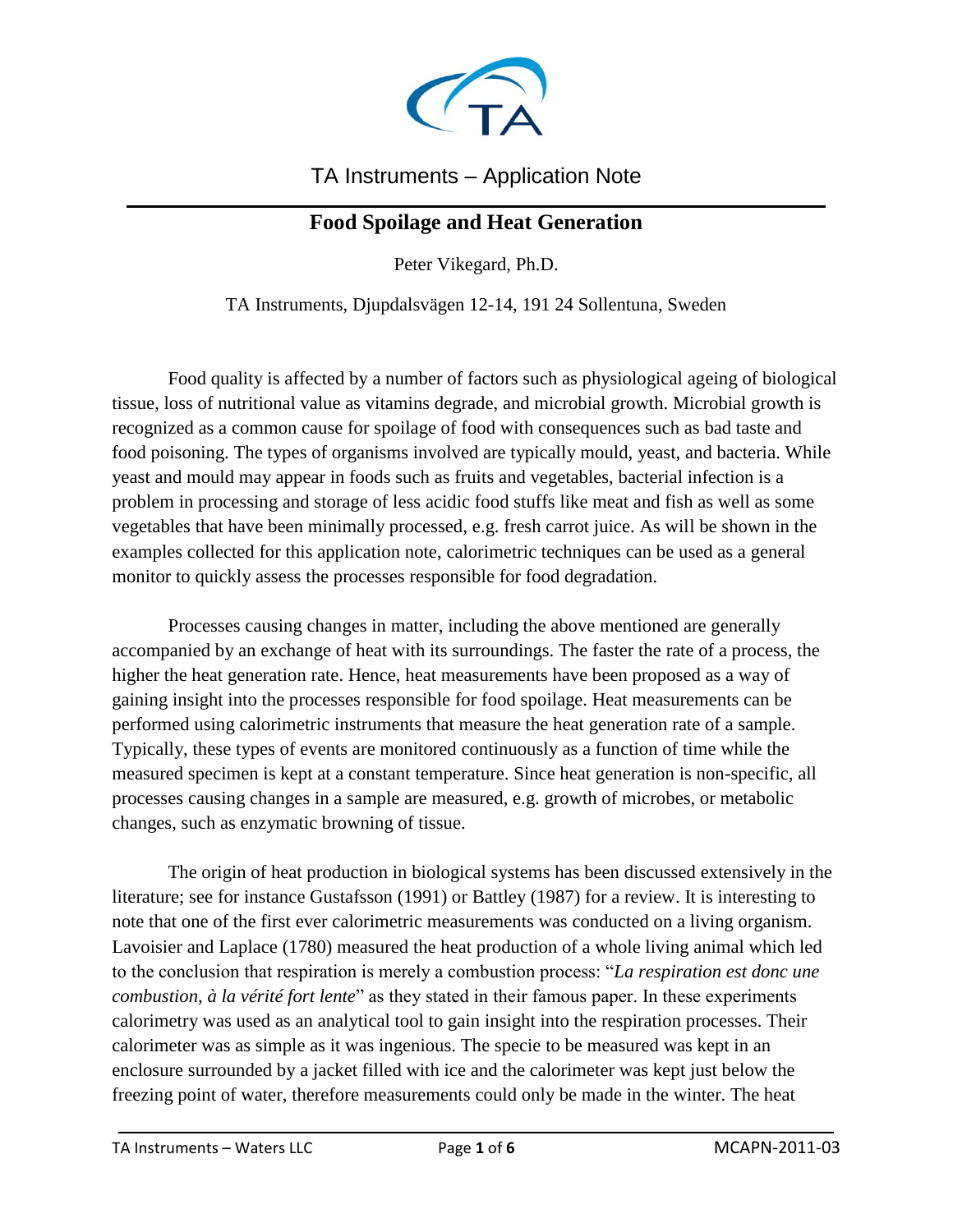

#### TA Instruments – Application Note  $\mathcal{L}_\text{max}$  and  $\mathcal{L}_\text{max}$  and  $\mathcal{L}_\text{max}$  and  $\mathcal{L}_\text{max}$  and  $\mathcal{L}_\text{max}$  and  $\mathcal{L}_\text{max}$

given off by the animal melted part of the ice and the liquid water was collected and weighed. The amount of water produced from the melting ice gave a direct measure of the heat produced by the animal.

With the development of highly flexible, ultrasensitive calorimetric instruments and the refinement of calorimetric techniques over the last few decades, increased attention has been focused toward the use of this technique as a process monitor to get kinetic as well as analytical information from specimens. Today, accurate, reproducible studies can be conducted at different (constant) temperatures, with the possibility of modified atmospheres surrounding the sample and no restriction as to whether the sample is a liquid, semi-solid or solid.

## **Characterization of a calorimetric bacterial growth curve**

A number of characteristics of a growing bacterial culture can be identified in the heat flow profile, figure 1. In addition to a quantitative characterization of the bacterial culture, the exponentially increasing heat flow curve gives a qualitative yes or no answer as to whether the measured sample is infected or not.



**Figure 1. Characterization of a bacterial growth curve as measured in terms of heat flow. In this simulated example the growth rate constant was set to 0.18 h-1 and the total initial number of bacteria was 10<sup>4</sup> .**

The time required to detect bacterial presence in an unknown sample is another parameter of interest as it determines how fast a bacterial infection can be assessed. This time is dependent on a number of factors including the time of lag phase, the detection limit of the calorimeter, the initial number of bacteria present and, naturally, the growth rate.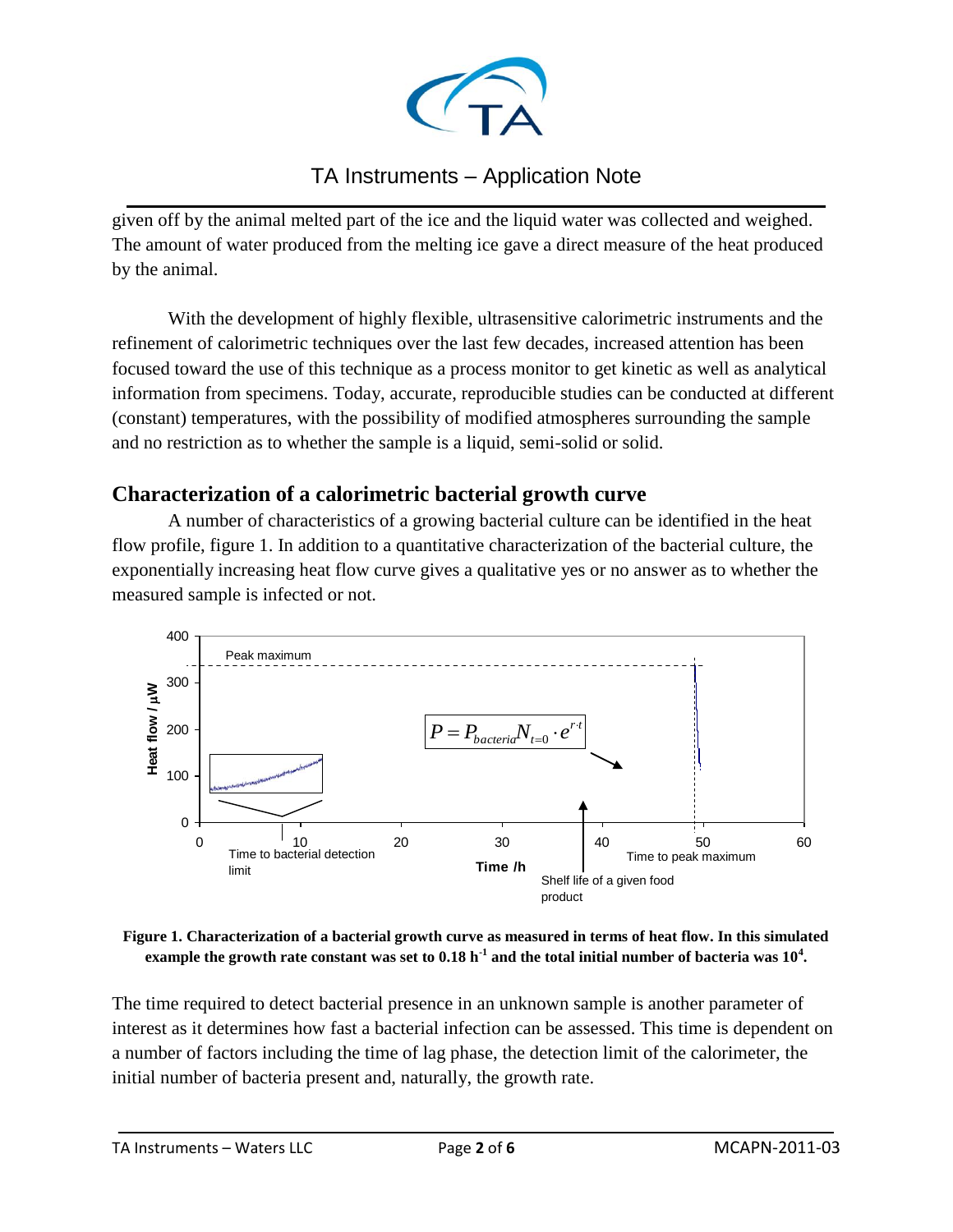

## TA Instruments – Application Note

 $\mathcal{L}_\text{max}$  and  $\mathcal{L}_\text{max}$  and  $\mathcal{L}_\text{max}$  and  $\mathcal{L}_\text{max}$  and  $\mathcal{L}_\text{max}$  and  $\mathcal{L}_\text{max}$ Bacterial growth can be modeled by a first order growth rate equation (equation 1).

$$
\frac{dN}{dt} = r \cdot N \tag{1}
$$

Where *r* is the growth rate constant and N is the population density either in terms of biomass or in terms of the number of viable units. Integrating equation 1 between the limits  $t=0$ and an arbitrary time t leads us to equation 2.

$$
N = N_{t=0}e^{rt} \tag{2}
$$

Averaged over the time of a reproductive cycle, a single bacterium has been said to produce heat in the range 1-3 picojoule per second (pWatt), depending of the bacterial specie and the growth medium, James (1987). If we designate this constant the subscript,  $P_{\text{bacterium}}$ , the heat flow of a growing population of bacteria is given by equation 3.

$$
P = P_{bacterium} N_{t=0} e^{r \cdot t} \tag{3}
$$

Thus, the experimental growth curve can easily be identified with equation 3 to give the bacterial growth constant and the mean generation time, mgt, or the "doubling time". In addition to these growth parameters, one can obtain a rough estimate of the number of bacteria in the sample at time zero.

Equations 1 through 3 normally model bacterial growth well as long as there are no external factors limiting the exponential growth phase. Naturally, this model does not take into account the various growth limiting factors that may appear at some point during growth, for instance as the oxygen or energy sources are depleted. In such cases, more complex growth models need to be considered.

The shelf life of a given food product at the relevant storage conditions can be characterized with respect to a specific point in time when the product has given of a certain amount of heat relative when compared to a defined initial state of the product. Such an estimation of shelf life, in terms of evolved heat, is moist accurately determined on an empirical basis.

#### **Meat and Fish**

The potential of using calorimetry as a way of getting an assessment of spoilage of fish and meat was investigated by Gram and Sögaard (1985). Suspensions for calorimetric measurements were made by homogenizing meat or fish samples together with a nutrient broth.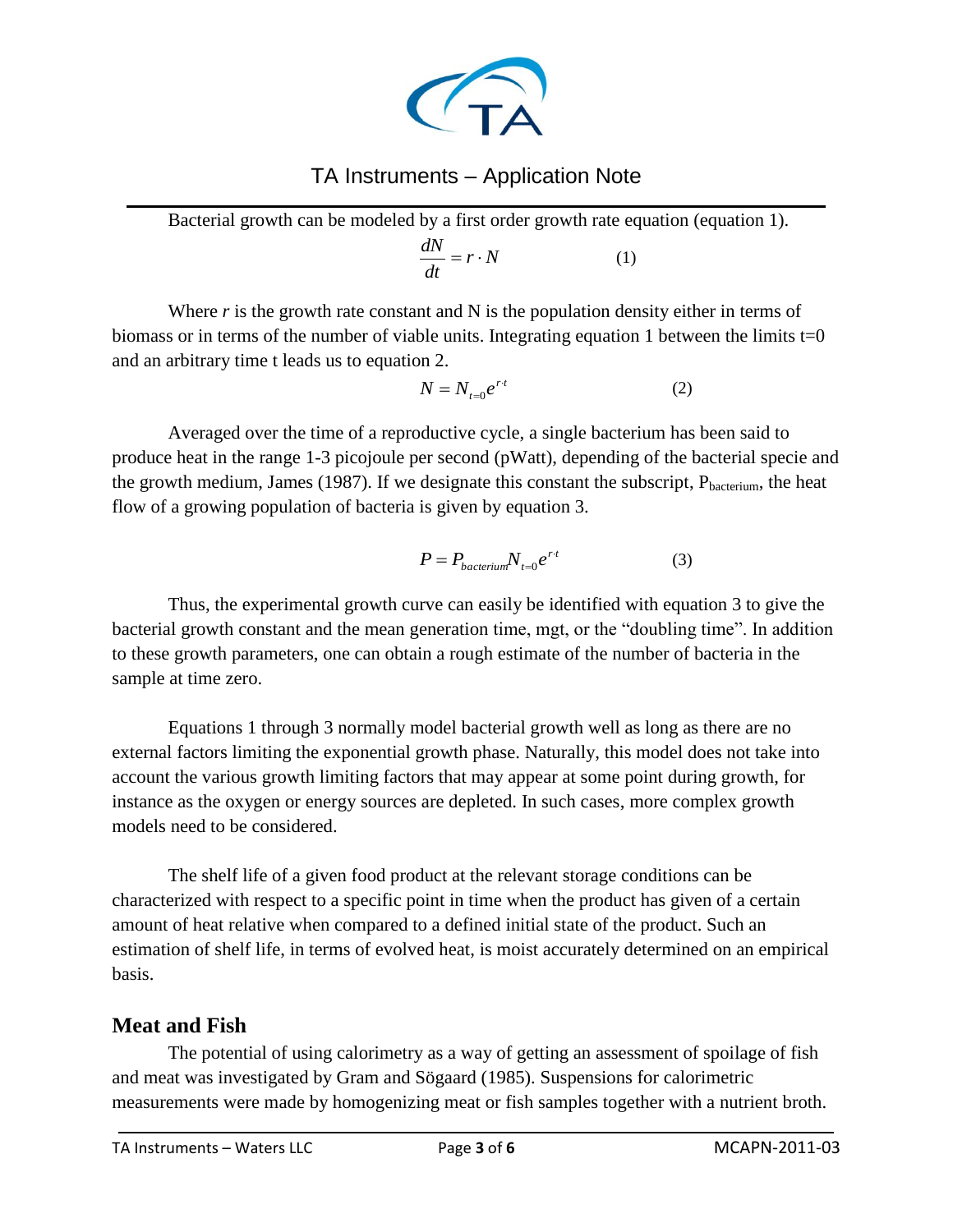

#### TA Instruments – Application Note  $\mathcal{L}_\text{max}$  and  $\mathcal{L}_\text{max}$  and  $\mathcal{L}_\text{max}$  and  $\mathcal{L}_\text{max}$  and  $\mathcal{L}_\text{max}$  and  $\mathcal{L}_\text{max}$

The time taken to reach the maximum peak in the heat flow–time curve from the start of the measurement was defined as the calorimetric measurable, see Figure 1. In the case of these fish samples, this measurable was compared with the results from the classical culture plate count method and also sensory quality assessment.

A significant linear correlation was found between the calorimetric measurable and the bacterial plate counting method, as well as with the sensory quality assessment of the food samples.

### **Minimally processed vegetables and fruits**

Minimally processed fruits and vegetables are products with, as much as possible, maintained taste and nutritional contents compared to the fresh product. Gómez Galinda et. al. (2005) proposed isothermal calorimetry as a way to get fast predictions of quality during the production and storage of such products.

More specifically, the metabolic processes related to the tissue wounding after cutting was found to be separated in time from the subsequent bacterial spoilage, giving the opportunity to study both these processes in one and the same measurement.

In another study, Gómez et al (2004) used calorimetry to study the effect of blanching of carrots in the frozen vegetable industry. The heat rate measurements were used to quantify the decrease in cell viability in carrot tissue during processing, in order to evaluate tissue damage at different stages of the blanching process.

### **Fruit Juices**

Alklint et al (2003) proposed the use of heat conduction calorimetry for shelf life studies of fruit juices and studied the effect of pH, acids and different juice mixtures on the shelf life of carrot juice. They defined the shelf life of the juice as the time taken to reach 0.1 mW/g of juice in the bacterial growth phase.

Figure 2 below shows the heat production rate of a commercial carrot juice (Brämhult, Sweden) collected on a TAM III calorimeter available from TA Instruments. According to the manufacturer, the juice had been mildly heated as a way of prolonging shelf life with as much preserved original taste as possible. The blue curve represents the heat production rate of the pure juice and the red curve is the same juice spiked with a small amount of citric acid. All samples were evaluated for heat flow at 25°C.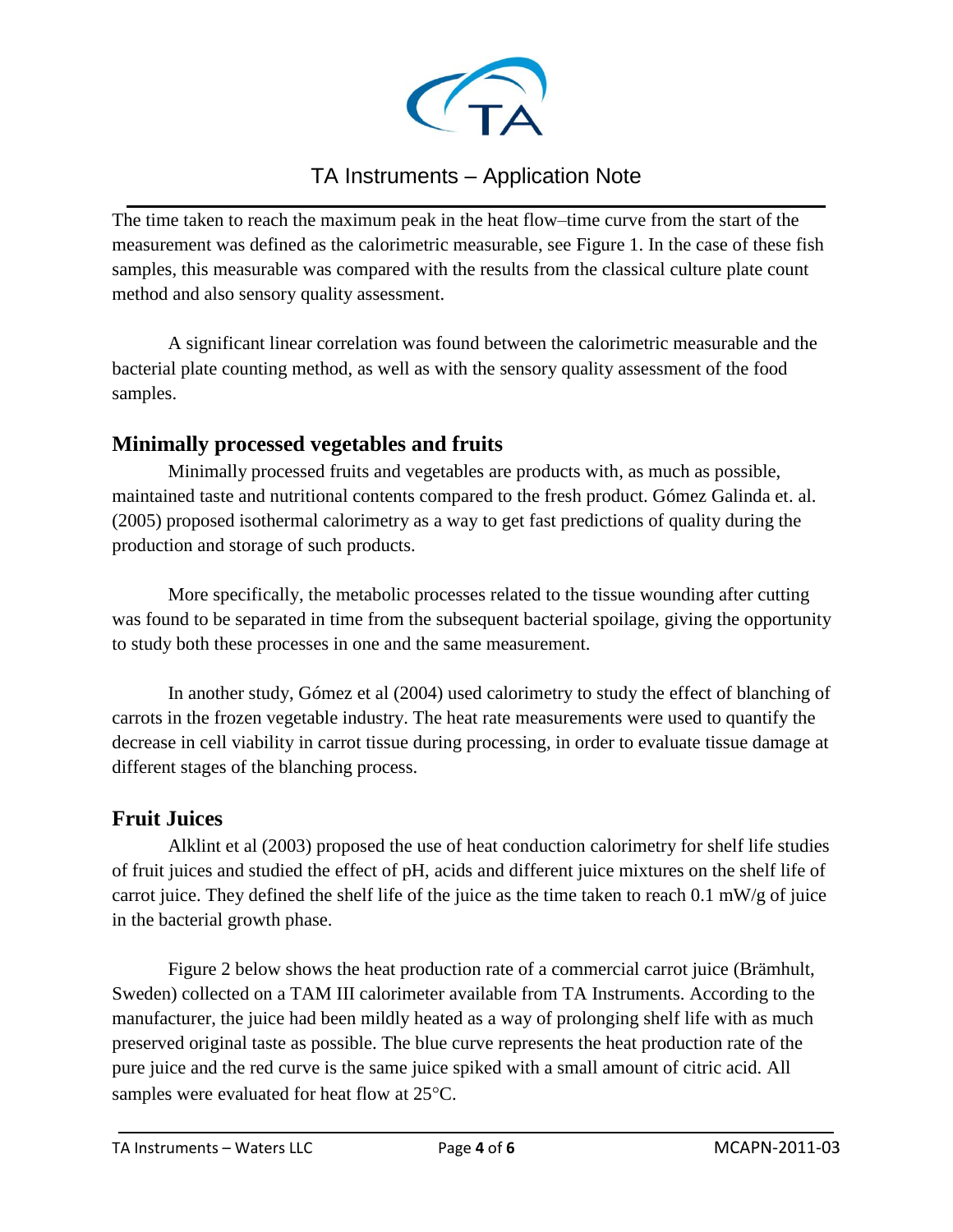

# TA Instruments – Application Note



**Figure 2. Heat flow - time curve of a commercial carrot juice measured in hermetically sealed 4-ml glass vials. Blue curve: Untreated carrot juice. Red curve: Carrot juice spiked with citric acid. Measurements were performed on a TAM III at the TA Instruments Application laboratory in Sollentuna, Sweden.**

As expected and as the results suggest, small amounts of citric acid function as a preservative. No significant change in the heat flow of the juice was observed during the time of the measurement when the citric acid was added.

Other studies employing isothermal calorimetry for studies related to shelf life in food stuffs include those of Riva et al (2001), who correlated detected heat flow with the shelf life of fresh milk and with carrot convenient salads, Iversen et al (1989) correlating heat flow in sliced pineapple and Berridge et al (1974) studying bacterial growth in milk.

### **Conclusions**

As implied in this short note, heat production in food stuffs is generally a result of processes that degrade the quality of the food. Hence, the potential uses of calorimetric techniques as evaluation tools in food production and development and in general problems associated with food shelf life are well established and growing. The studies cited in this application note have all shown a significant correlation between shelf life of food stuffs and the heat flow associated with degradation processes.

Only within the last decade has calorimetry made the necessary technical improvements to increase sample throughput and lower the price per measuring unit for this universal heat detection technique to be regarded as a realistic analysis tool for food quality control and/or shelf